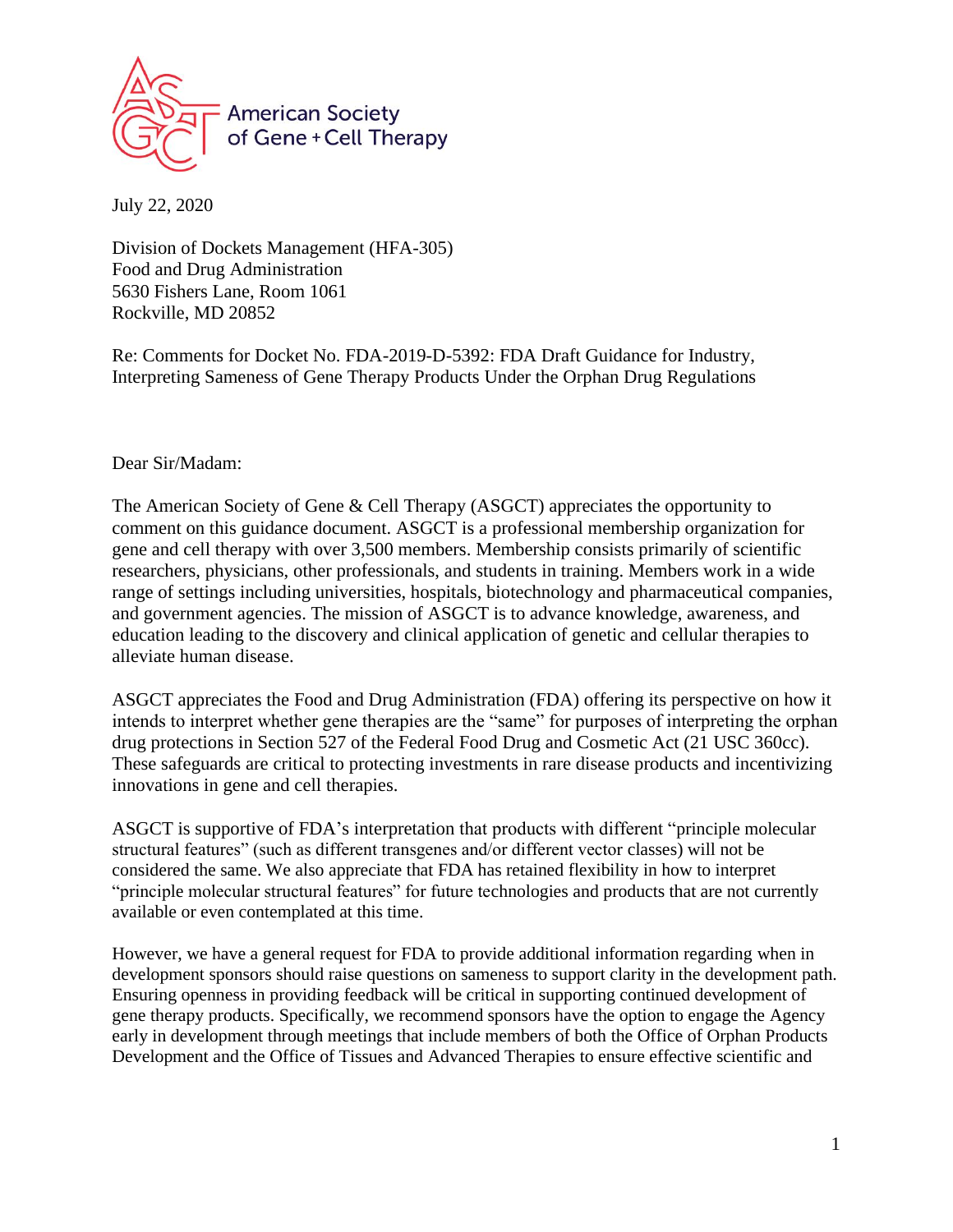

policy-based discussion around the issues. In addition, the Society offers the following specific comments and suggestions in order to help provide additional clarity to developers of gene therapies:

| <b>Comment/Issue</b>                                                                                                                                                                                                                                                                                                                                                                                                                                                                           | <b>Proposed Change</b>                                                                                                                                                                                                                            |
|------------------------------------------------------------------------------------------------------------------------------------------------------------------------------------------------------------------------------------------------------------------------------------------------------------------------------------------------------------------------------------------------------------------------------------------------------------------------------------------------|---------------------------------------------------------------------------------------------------------------------------------------------------------------------------------------------------------------------------------------------------|
| <b>INTERPRETING SAMENESS OF GENE THERAPY PRODUCTS</b><br>III.                                                                                                                                                                                                                                                                                                                                                                                                                                  |                                                                                                                                                                                                                                                   |
| "FDA intends to make the determination of<br>whether two vectors from the same viral class<br>(e.g., adeno-associated virus 2 (AAV2) vs.<br>adeno-associated virus 5 (AAV5)) are the<br>same or different on a case-by-case basis."                                                                                                                                                                                                                                                            | The "case-by-case" basis described could be<br>given additional clarity by providing examples<br>of the types of factors FDA may consider in<br>making the determination that two vectors from<br>the same viral class are the same or different. |
| Comment: It is not clear what factors FDA<br>may consider when making a decision on a<br>case-by-case basis.                                                                                                                                                                                                                                                                                                                                                                                   |                                                                                                                                                                                                                                                   |
| "In the scenarios described in the three bullets"<br>above, FDA generally does not intend to<br>consider these principle molecular structural<br>features to be different for purposes of 21<br>CFR $316.3(b)(14)(ii)$ if there are only minor<br>differences in the transgenes and/or the<br>vectors. In other words, FDA does not intend<br>to consider two gene therapy products to be<br>different drugs based solely on minor<br>differences between their transgenes and/or<br>vectors." |                                                                                                                                                                                                                                                   |
| Comment: ASGCT requests clarification<br>and/or examples of what may constitute<br>minor differences.                                                                                                                                                                                                                                                                                                                                                                                          |                                                                                                                                                                                                                                                   |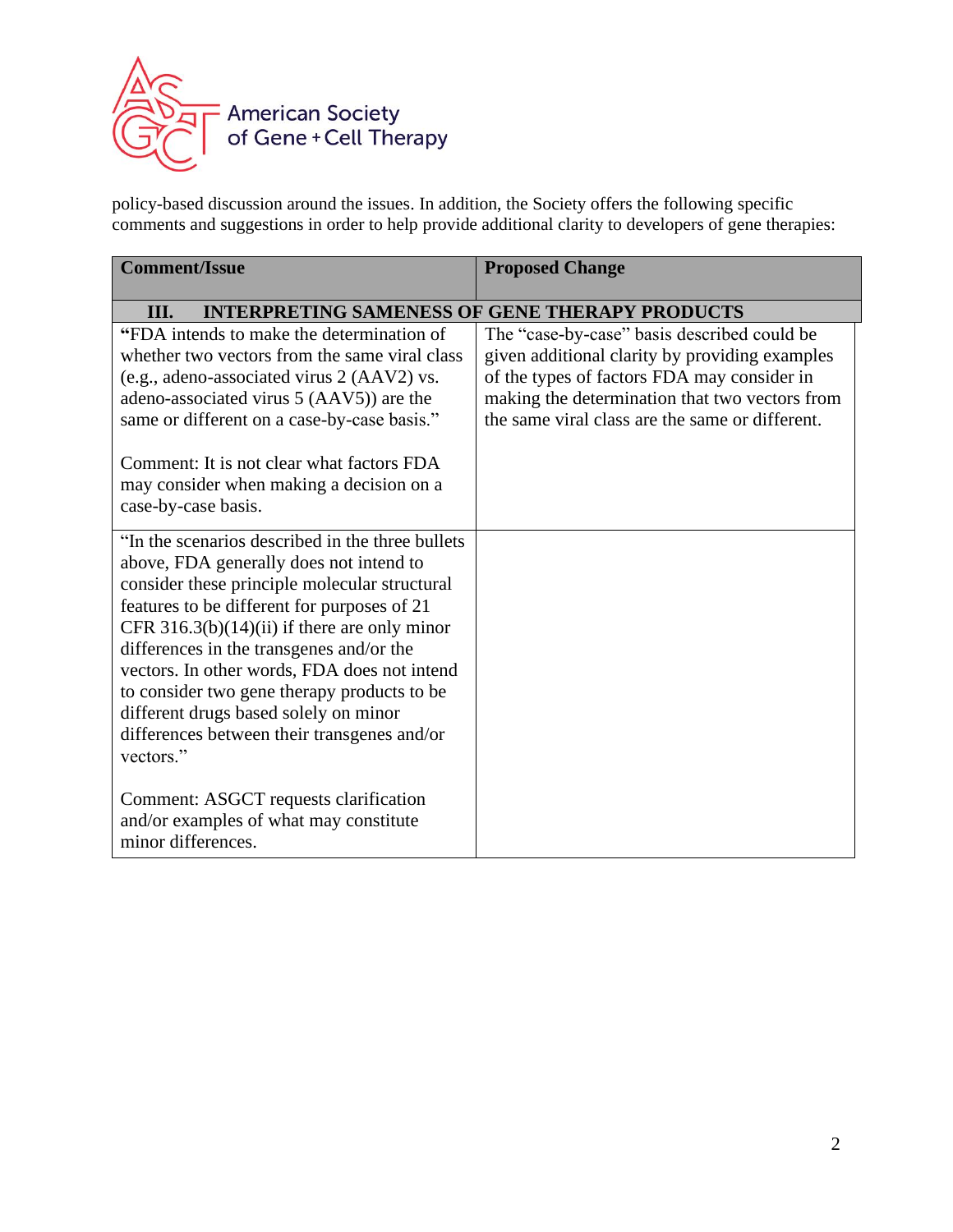

| "When applicable, FDA also generally<br>intends to consider additional features (e.g.,<br>regulatory elements, cell type that is<br>transduced) of the final gene therapy product                                                                                                                                                                                                                                                                                                                                                                                                                                                                                                                                                                                                                                                            | We suggest that FDA provide examples of<br>regulatory elements that may be considered as<br>"additional features" that may be used in the<br>sameness determination. |
|----------------------------------------------------------------------------------------------------------------------------------------------------------------------------------------------------------------------------------------------------------------------------------------------------------------------------------------------------------------------------------------------------------------------------------------------------------------------------------------------------------------------------------------------------------------------------------------------------------------------------------------------------------------------------------------------------------------------------------------------------------------------------------------------------------------------------------------------|----------------------------------------------------------------------------------------------------------------------------------------------------------------------|
| as described below:<br>If two gene therapy products express<br>$\bullet$<br>the same transgene and have or use the<br>same vector, determining whether the<br>gene therapy products are the same<br>drug for purposes of 21 CFR<br>$316.3(b)(14)(ii)$ may also depend on<br>additional features of the final product<br>that can contribute to the therapeutic<br>effect. These additional features may<br>include regulatory elements, or for<br>genetically modified cells, may<br>include the cell type that is transduced.<br>In these cases, FDA generally intends<br>to consider requests for designation<br>and exclusivity of gene therapy<br>products to evaluate whether such<br>additional features may be considered<br>to be 'principal molecular structural<br>features' within the meaning of 21<br>CFR $316.3(b)(14)(ii)$ ." |                                                                                                                                                                      |
| Comment: ASGCT requests clarification<br>and/or additional examples of features of the<br>final product that can contribute to the<br>therapeutic effect, and of regulatory elements<br>that may be considered in the determination<br>of sameness.                                                                                                                                                                                                                                                                                                                                                                                                                                                                                                                                                                                          |                                                                                                                                                                      |
| The Society also requests clarification<br>regarding to what degree an additional feature<br>needs to contribute to the therapeutic effect to<br>be considered as contributing to product<br>differences.                                                                                                                                                                                                                                                                                                                                                                                                                                                                                                                                                                                                                                    |                                                                                                                                                                      |